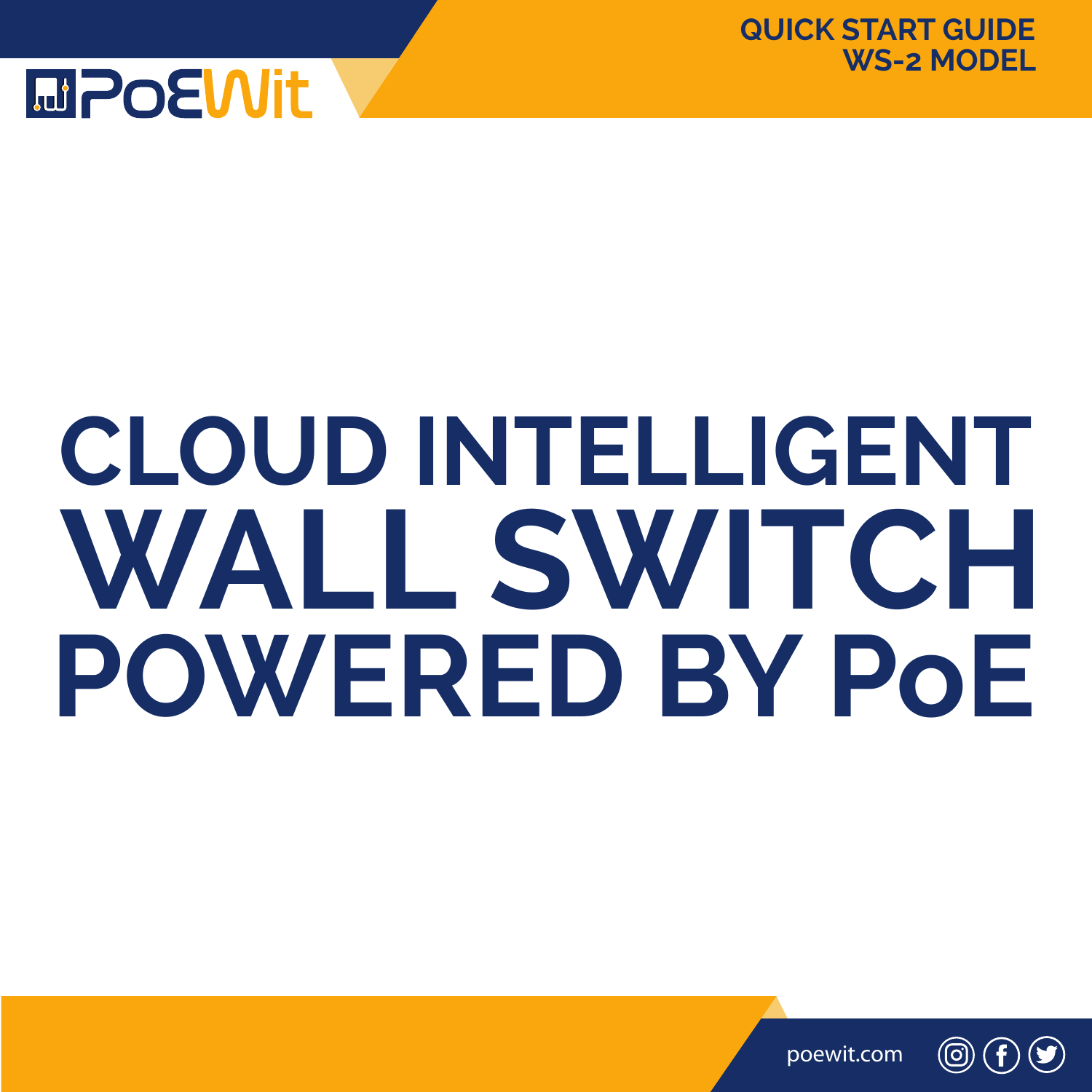

### **BEFORE YOU START**

#### **1) PACKAGE CONTENTS**

- 1. Glass panel wall switch
- 2.Wall switch mounting bracket
- 3.Hardware accessories bag
- 4.Quick Start Guide

| <b>PATTERN</b>  | Ò                          |                                    | <b>Sen Well furter</b><br><b>WEST</b> |
|-----------------|----------------------------|------------------------------------|---------------------------------------|
| <b>ITEM</b>     | Glass panel wall<br>switch | Wall switch<br>mounting<br>bracket | Quick start                           |
| <b>QUANTITY</b> |                            |                                    |                                       |

#### **2) PRODUCT DESCRIPTION**

**2-A.** PoEWit PoE powered wall switch is 802.3at (Type 2, 30W) compliant and is designed to mount into a standard single-gang low-voltage bracket (not-included). The wall switch provides a capacitive touch interface to control (dimming, on/off)

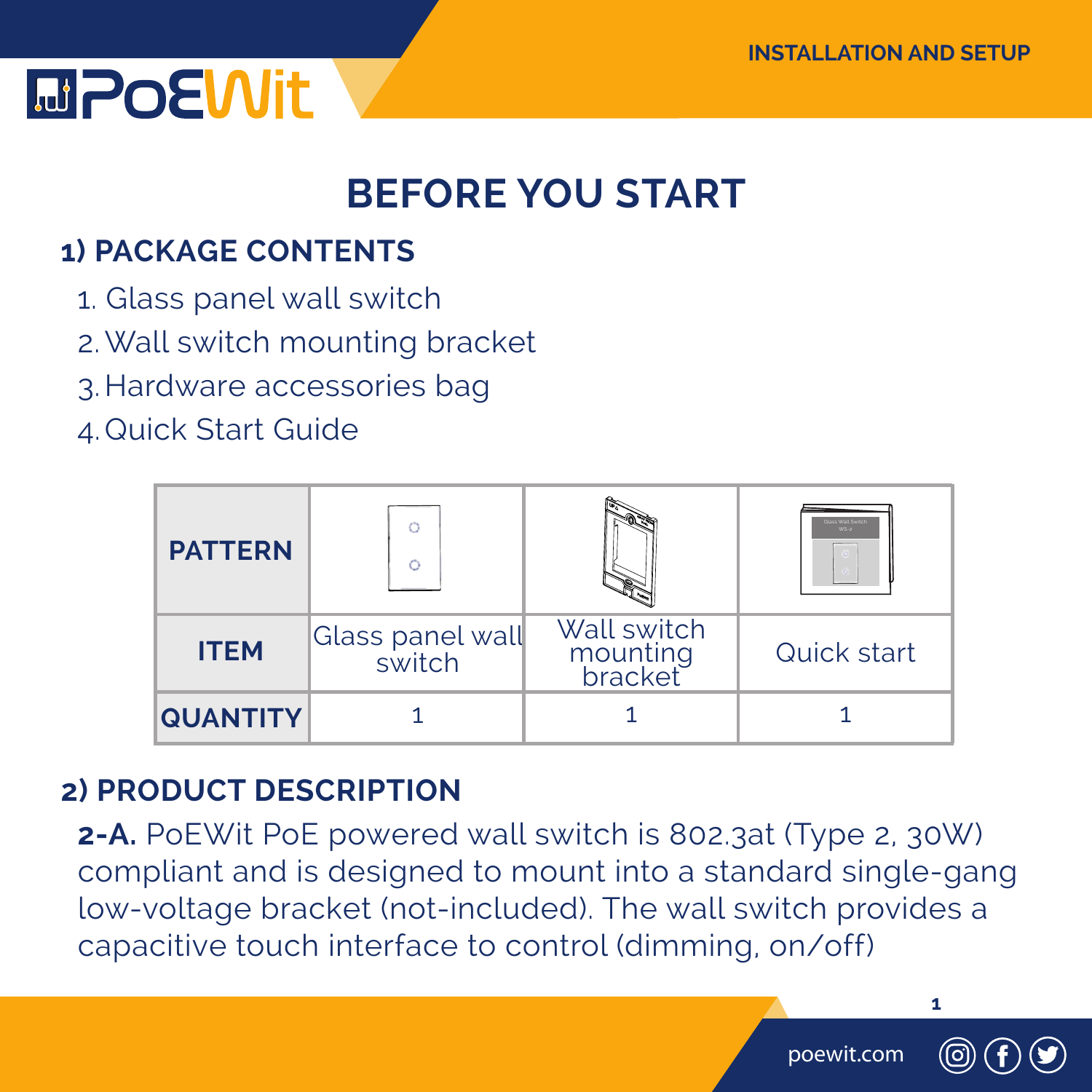PoEWit lighting devices. In addition, the wall switch is a local proxy to control PoEWit devices in case cloud connectivity is temporarily lost.

 **2-B.** Unique construction with ON and OFF touch areas that provide hold-to-dim feature. No AC power is required.

**2-C.** Dimensions, See Figure 1 below

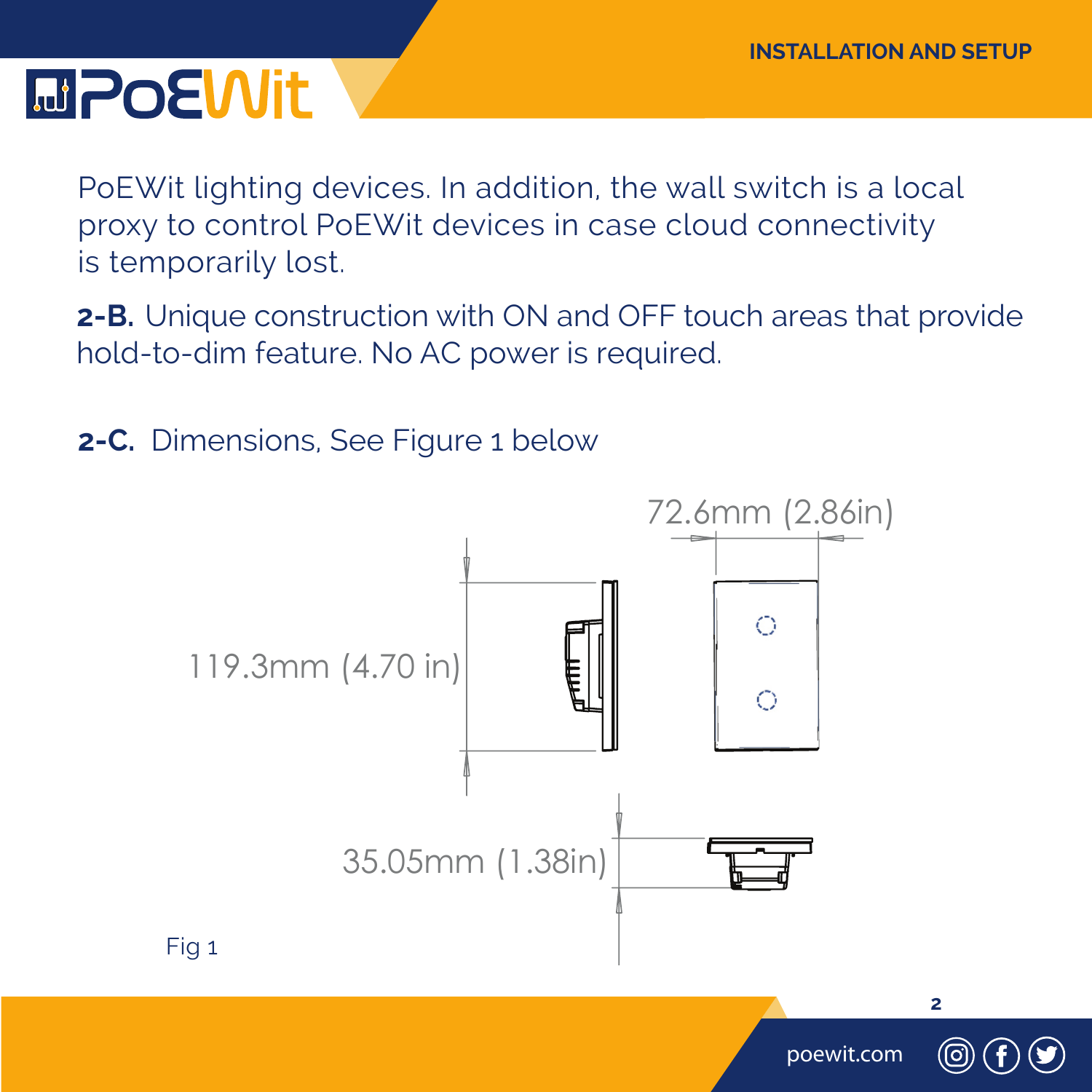#### **3) INSTALLATION AND WIRING**

1. Select a proper location and insert a single gang low-voltage racket (not included)

 2. Install an Ethernet cable (CAT5/6) from your PoEWit PoE Switch to the location selected for wall switch installation. (Figure 2).



Figure 2. Single Gang Low-Voltage Bracket with terminated Ethernet Cable

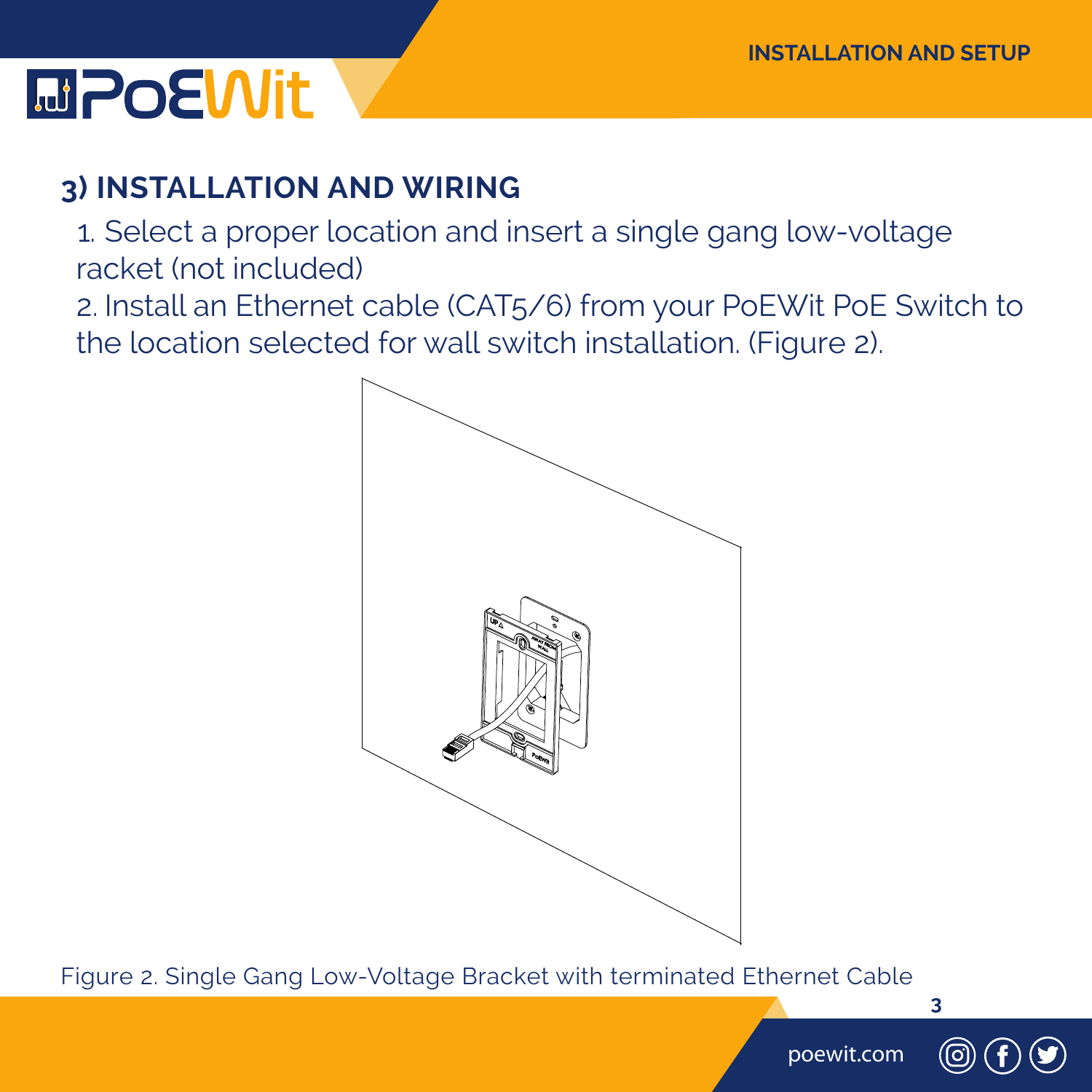3. Install the PoEWit wall switch mounting bracket. Verify the orientation as embossed on the wall switch (UP^ and "AWAY FROM WALL") are readable once mounted. See Figure 3 below



Figure 3. Wall Switch Assembly View



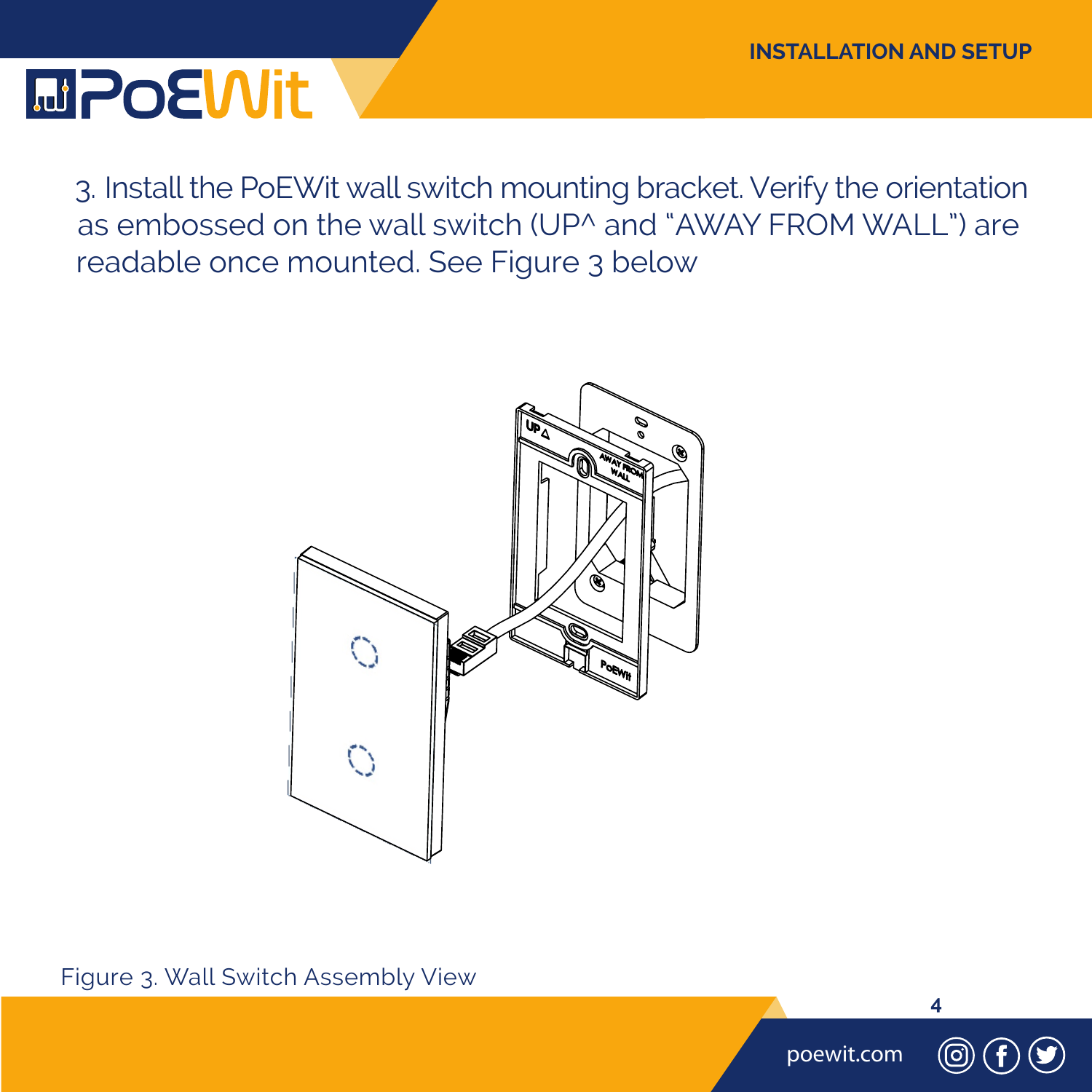4. Plug PoE-enabled ethernet cable into wall switch. Verify GREEN LED illuminated on the jack showing PoE power and AMBER LED showing local network connectivity. Cloud connection is required for initial setup of the device. If cloud-connection is available, a blue led will light up that is visible through the ventilation slots on the left side.

 5. Attach wall switch to mounting bracket top first. Verify that the wall switch is oriented with the single slot to the bottom. Wall switch will clip into the bracket on the bottom. See Figure 4



Match slot on Wall Switch to tab on bracket